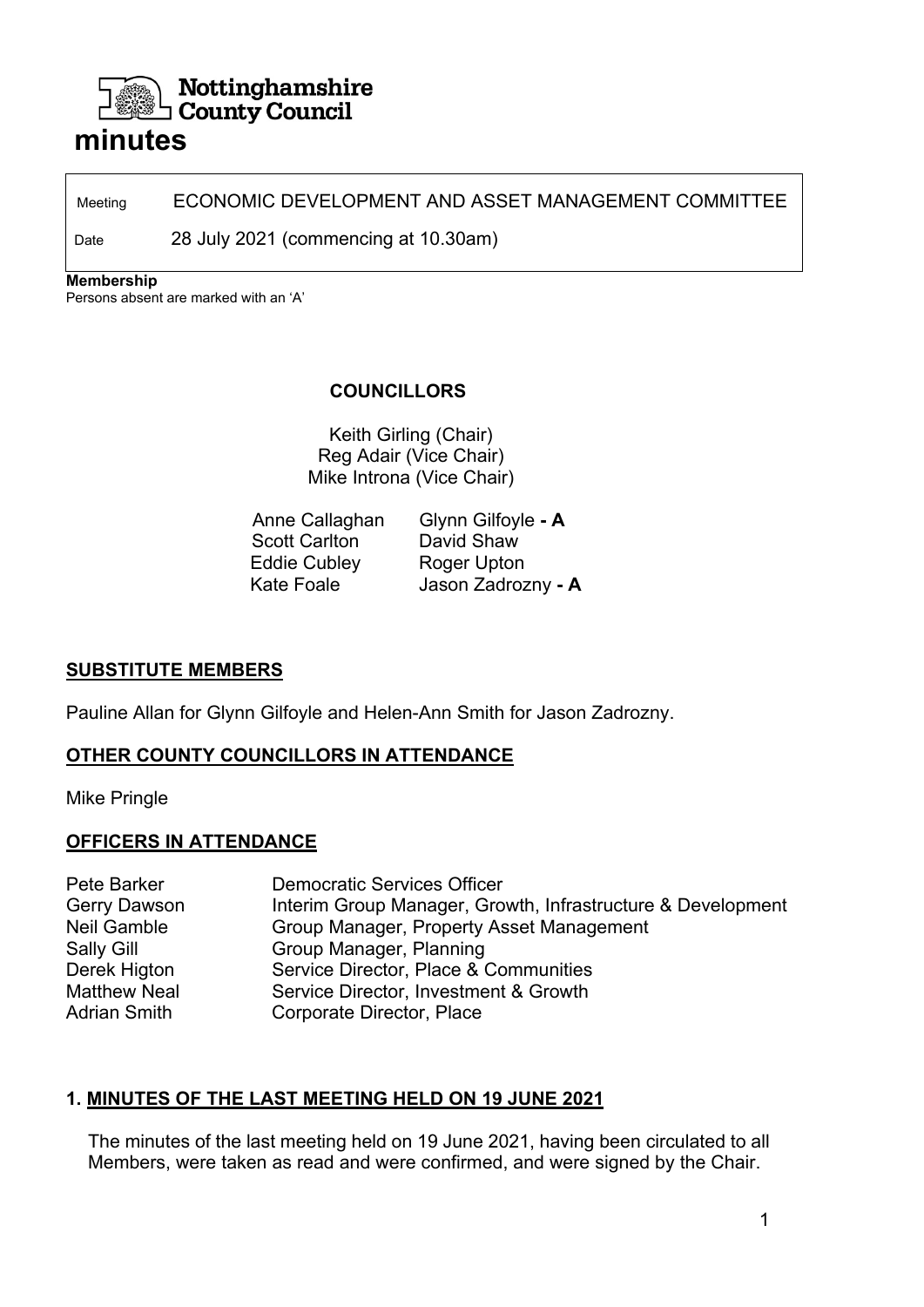# **2. APOLOGIES FOR ABSENCE**

 Apologies for absence were received from Councillor Gilfoyle and Councillor Zadrozny.

# **3. DECLARATIONS OF INTEREST**

There were no declarations of interest.

# **4. TOTON & CHETWYND LINK ROAD PHASE 1 PRE-CONSTRUCTION DESIGN WORK**

# **RESOLVED: 2021/006**

- 1) That the current position on the proposed Toton & Chetwynd Link Road be noted.
- 2) That the Arc Partnership undertake Stage 1: Preconstruction Works, including Project Management and Cost Management, and securing the appointment of the professional teams in liaison with Via East Midlands.
- 3) That the requirements for the remaining preconstruction activities, construction programme and associated budget be established for subsequent consideration and approval by the appropriate committee.

# **5. REVIEW OF TRANSPORT PROGRAMME DELIVERY TEAM STRUCTURE**

### **RESOLVED: 2021/007**

- 1) That the restructuring and new focus of the team detailed in the report be approved.
- 2) That the new posts be authorised for recruitment.

# **6. LEASE EXTENSION OF SITES AT BRUNEL DRIVE, NEWARK**

### **RESOLVED: 2021/008**

That the Council's two existing leases at plots 4 and 5 Brunel Drive be varied as outlined in the report.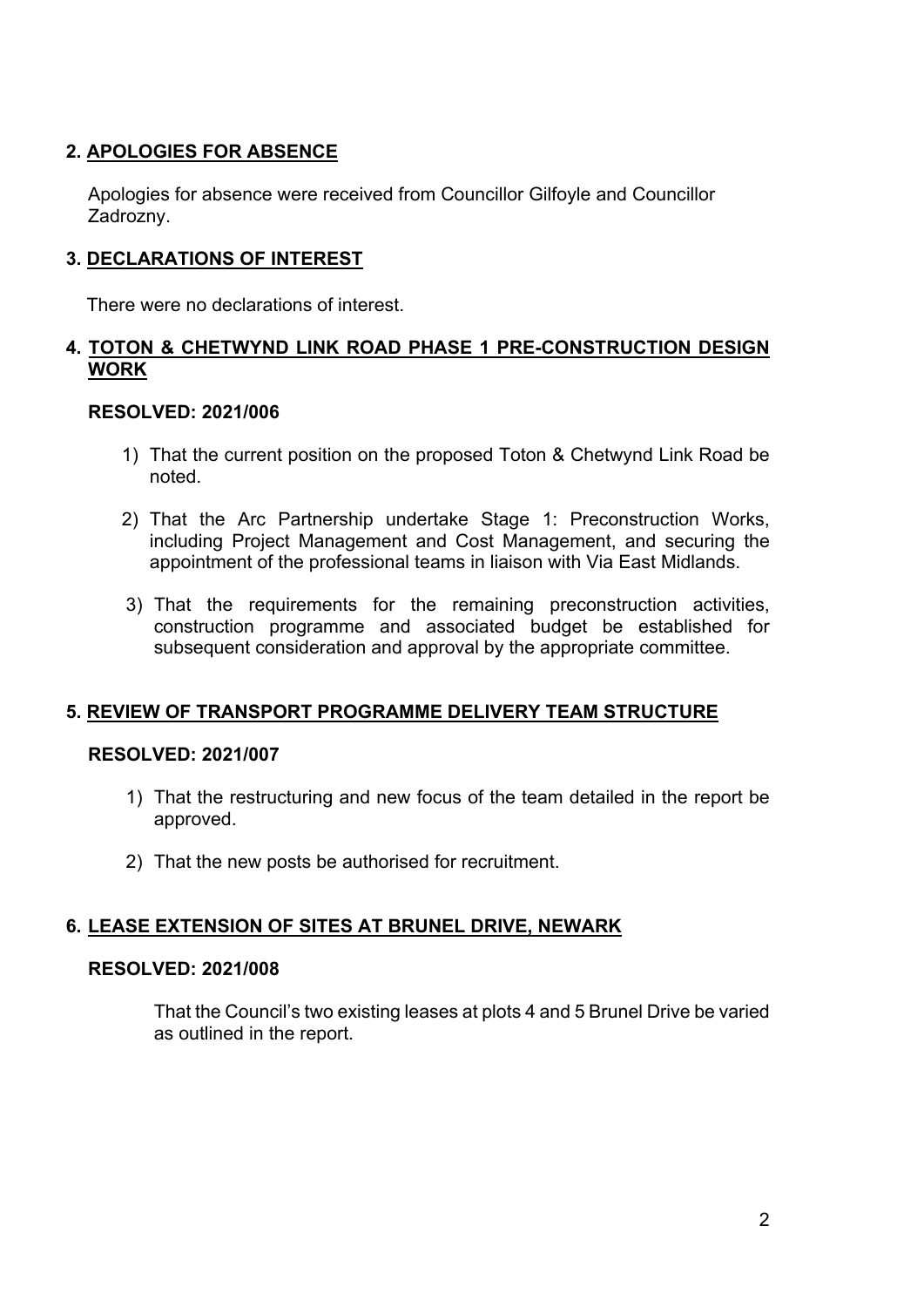# **7. NOTTINGHAMSHIRE VISITOR ECONOMY STRATEGY UPDATE**

#### **RESOLVED: 2021/009**

- 1) That the Visitor Economy Strategy be reviewed in light of evolving economic and business needs, reporting back to a future meeting in the next three months on emerging issues and proposals.
- 2) That officers explore the potential for collaborative working with key stakeholders and partners on visitor economy issues for inclusion in the strategy.
- 3) That an updated version of the Visitor Economy Strategy be brought back to this Committee for approval.

### **8. SUPPORTING RESIDENTS INTO LONG TERM AND SUSTAINABLE EMPLOYMENT**

### **RESOLVED: 2021/010**

- 1) That the match funding contribution of £321,800 from existing resources be approved.
- 2) That a partnership agreement with Futures be established.

### **9. OPERATIONAL DECISIONS QUARTERLY UPDATE MARCH TO MAY 2021**

#### **RESOLVED: 2021/011**

That the contents of the report be noted.

#### **10. PROGRESS ON THE EMPLOYMENT AND SKILLS BROKERAGE PLATFORM**

#### **RESOLVED: 2021/012**

- 1) That the procurement undertaken be approved and the preferred contractor and spend as outlined in the exempt appendix be supported.
- 2) That funding from the growth and economic development budget in 2021/22 and 2022/23 financial years be approved.
- 3) That officers in Growth and Economic Development be authorised to move forward to contract with the preferred contractor and continue engagement with the project team to bring the project to fruition.